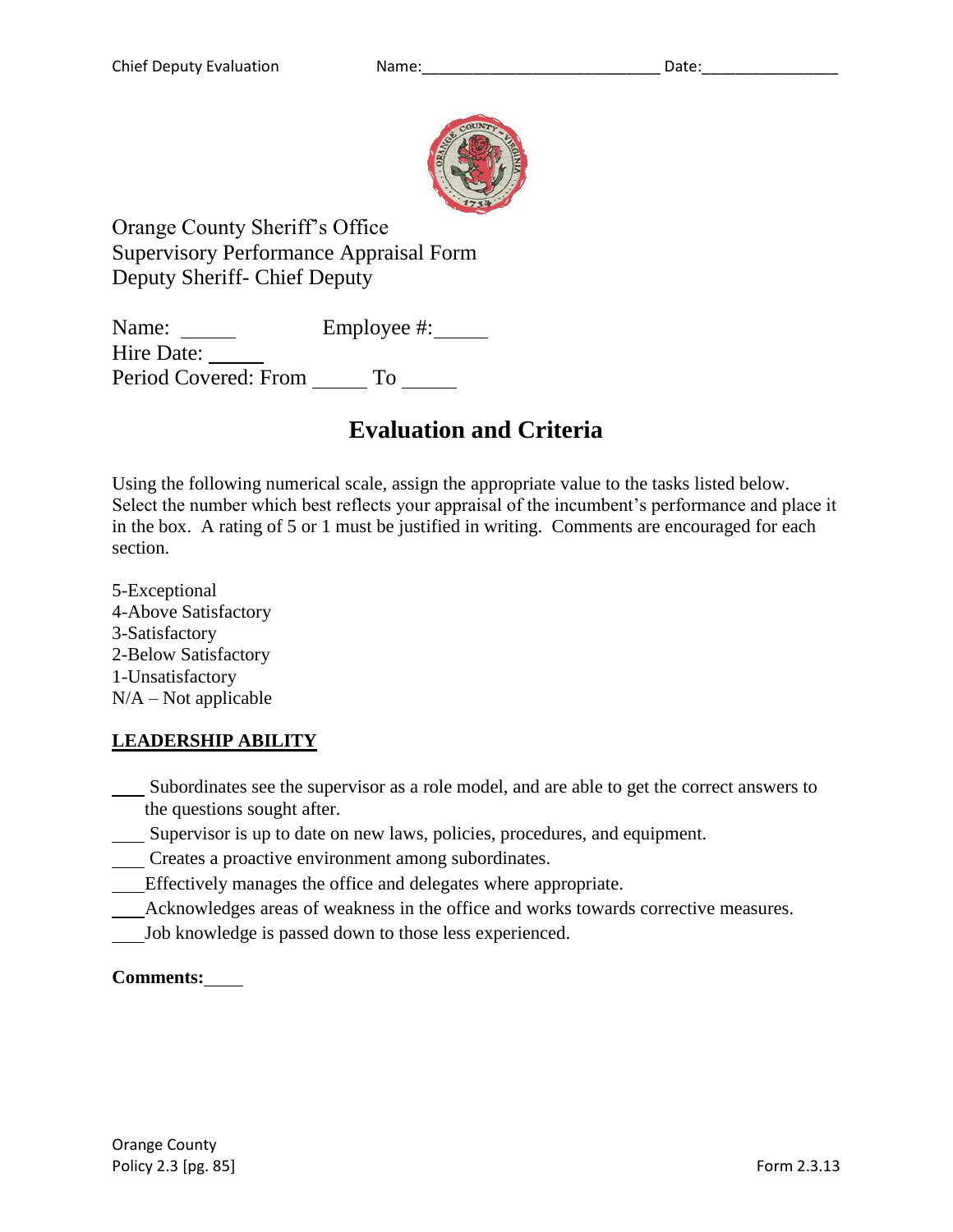#### **COMMITMENT TO DEPARTMENTAL GOALS, PROGRAMS AND OBJECTIVES**

- Works with supervisor and co-workers in planning and building an effective team.
- New and additional assignments are accepted and performed.
- New methods are suggested and readily accepted to improve effectiveness and gain ways to resolve traffic and crime problems.
- Officer's objectives, efforts and talents are directed toward the needs of the citizens and the department.
- Uses creativity and follows appropriate trends in suggesting new programs and methods.
- Provides leadership in goal setting and needs assessment of the office.

#### **Comments:**

#### **BUDGET RESPONSIBILITIES**

- Plans for the upcoming budget year.
- Works with county officials in developing and submitting budget requests and CIP programs.
- Reviews budget during fiscal year to monitor expenditures and budget balances.
- Reviews and approves expenditure documents prepared by Sheriff's secretary.
- Predicts trends in spending for future budget proposals.
- Forecasts budget shortages and works with the county administration to cover shortages.
- Utilizes appropriate county policies in the procurement of equipment etc.
- Works to keep spending within budget parameters.
- Takes corrective action as needed to work within the budget by reigning in spending if possible.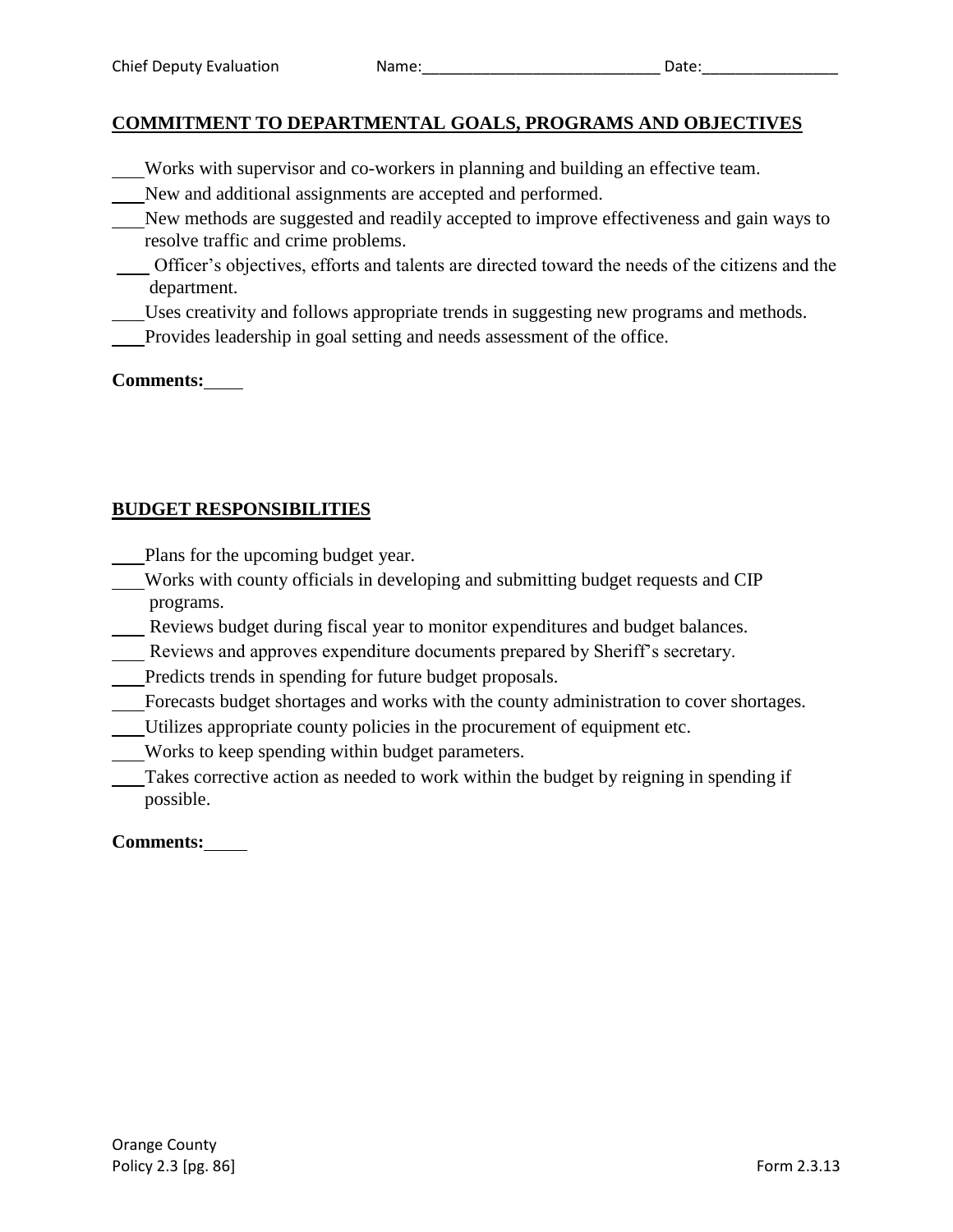#### **HIRING**

- Oversees the hiring practices and processes of office personnel.
- Able to fairly assign starting pay of new employees according to county policy and considering fairness to existing county employees.
- Considers new ideas towards implementing better hiring practices.
- Reviews hiring files and documents to insure they are maintained according to legal standards.
	- Works on developing new ways to recruit quality personnel.

#### **Comments:**

## **POLICY DEVELOPMENT AND IMPLEMENTATION**

- Is familiar with office policy and procedure.
- Insures that office policy is reviewed and updated periodically.
- Enforces policy standards.
- Develops policy as needed for effective and fair standards.
- All employees are provided an up to date manual of policies and general orders.
- Exceptions to policies and procedures are discussed with the Sheriff.

#### **Comments:**

#### **PROCUREMENT OF GOODS AND EQUIPMENT**

- Follows county procurement policies in the purchase of goods and equipment.
- Pre-planning and evaluation of products is used to determine most cost effective purchases without sacrificing quality.
- Procures equipment and goods in a timely manner.
- Pre-plans equipment and goods needs of the office to have items on hand when needed.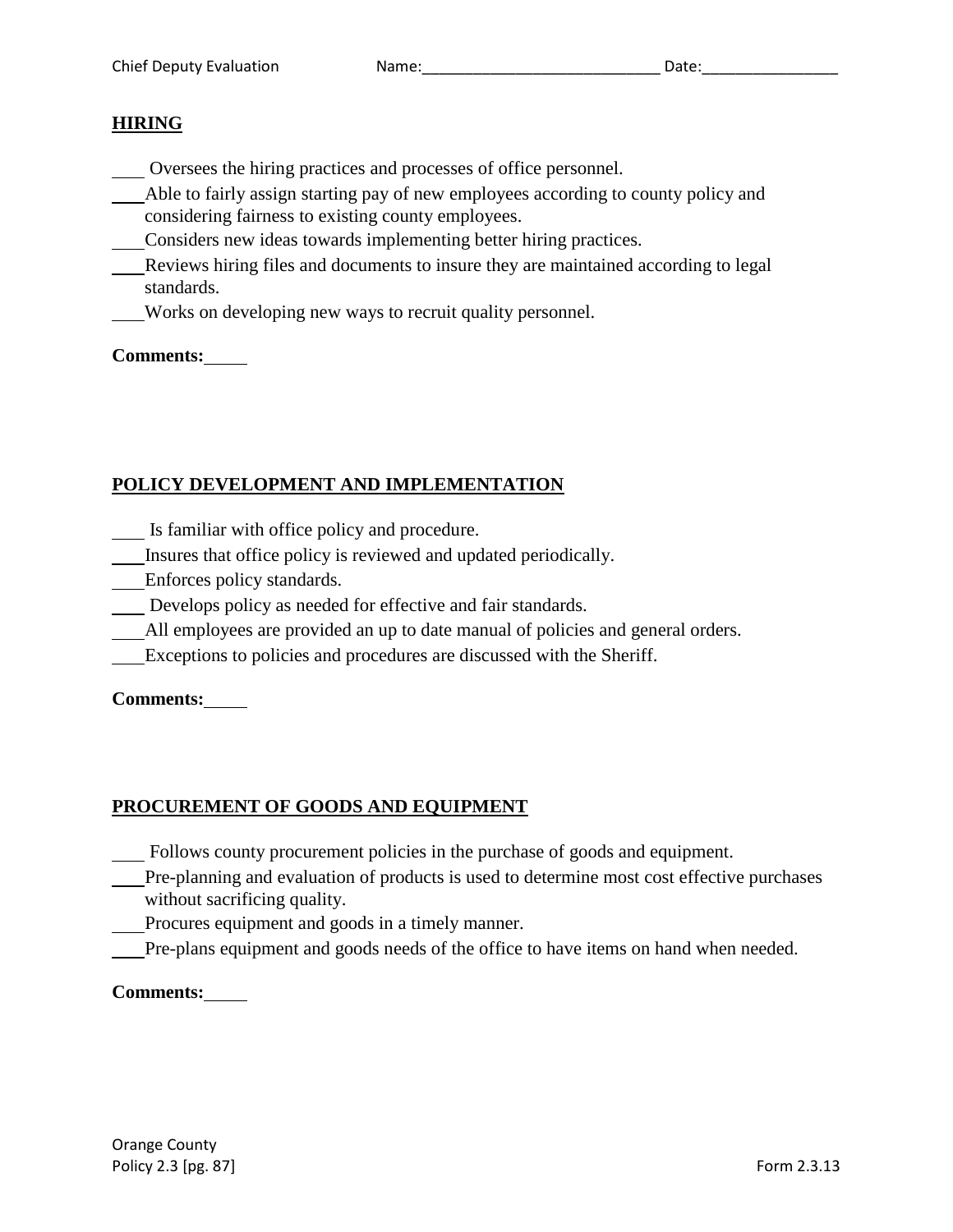#### **GRANT WRITING**

- Looks for grants that would be applicable to the Sheriff's Office.
- Complete applications for grants and submits in a timely fashion.
- Delegates some grant responsibility as needed.
- Coordinates grants awarded money for appropriation to the Sheriff's Office budget.
- Expends grant funds according to rules and regulations.

**Comments**:

#### **EVIDENCE ROOM/OFFICE EQUIPMENT DATABASE MANAGEMENT**

- Oversees the entry of evidence and office equipment into the Sheriff's database.
- Trains new users to use the system as needed.
- Spot checks the equipment database to insure accuracy.
- Ensures that periodic audits are completed on the evidence database.

**Comments:**

#### **PERFORMANCE UNDER STRESSFUL, UNUSUAL OR EMERGENCY CONDITIONS**

- When under unusual circumstances, no serious deviations from expected performance are demonstrated.
	- Composure is maintained under stress.
- Handles difficult situations in a very confident and professional manner.
- Judgment results from sound evaluation of all factors involved.
- Maintains a professional attitude when dealing with stressful employee issues.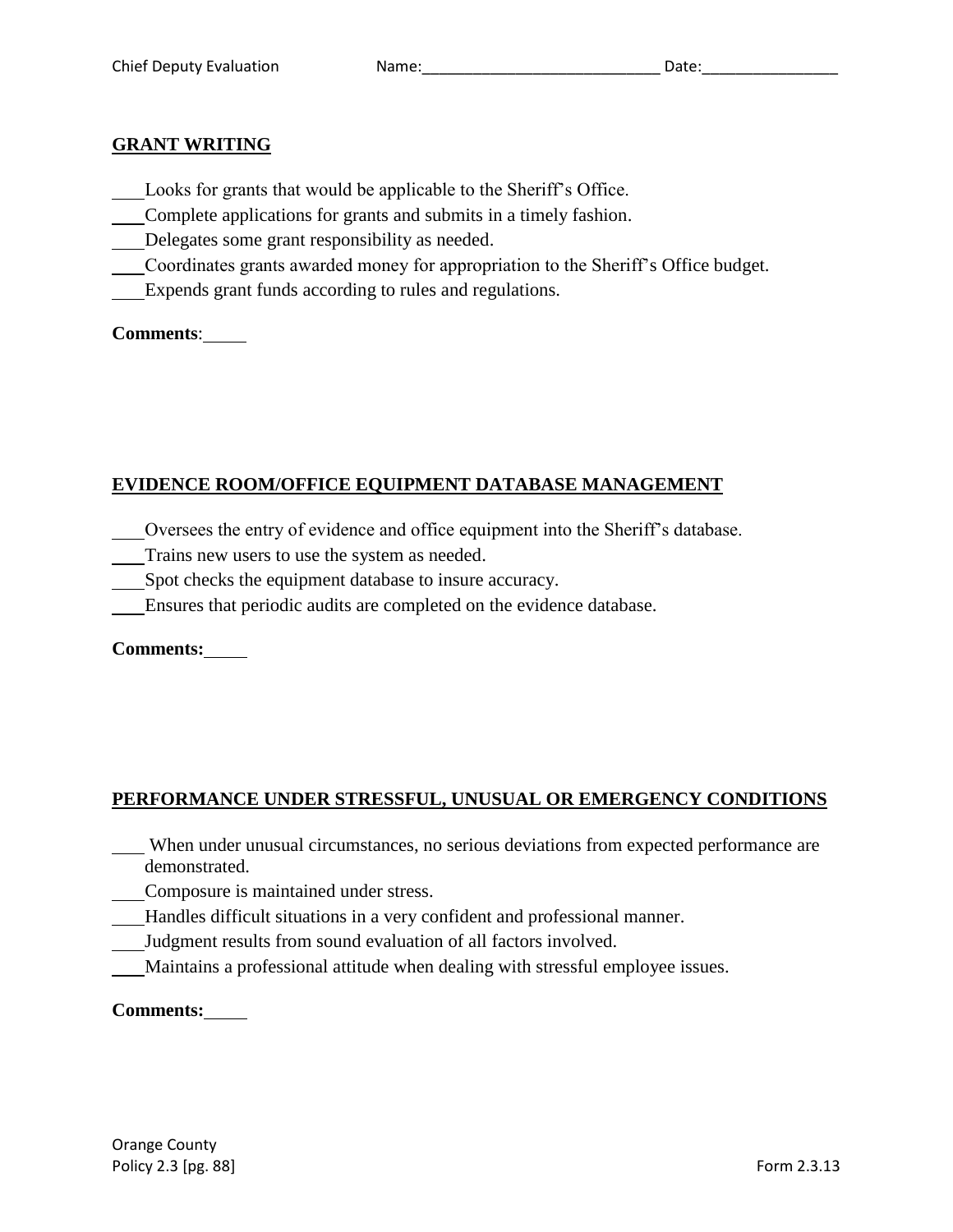### **EXTERNAL PUBLIC RELATIONS**

No verbal abuse of citizens.

- Courtesy is demonstrated at all times to all people.
- Is tactful and displays good self-control when in contact with irate individuals.
- Works towards providing press releases to the news media as needed for community safety.
- Provides interviews to news media as requested.
- Coordinates activities with other agencies as needed.

#### **Comments:**

## **INTERNAL COMMUNICATION AND COOPERATION**

- Completes assignments in harmony with others and is a good team worker.
- Problems which occur in work relationships are promptly resolved.
- Readily assists and backs up others.
- Trains and guides less experienced personnel.
- Effectively communicates office directives and needs to employees.
- Effectively communicates employees needs and problems to the Sheriff.

#### **Comments:**

## **REPORT PREPARATION, SUBMISSION AND PRESENTATION**

- Reports are submitted on time.
- Reports are legible, concise, grammatically correct and contain all required information.
- Reports and information are rarely returned for correction.
- Reports contain all applicable paperwork, and photographs.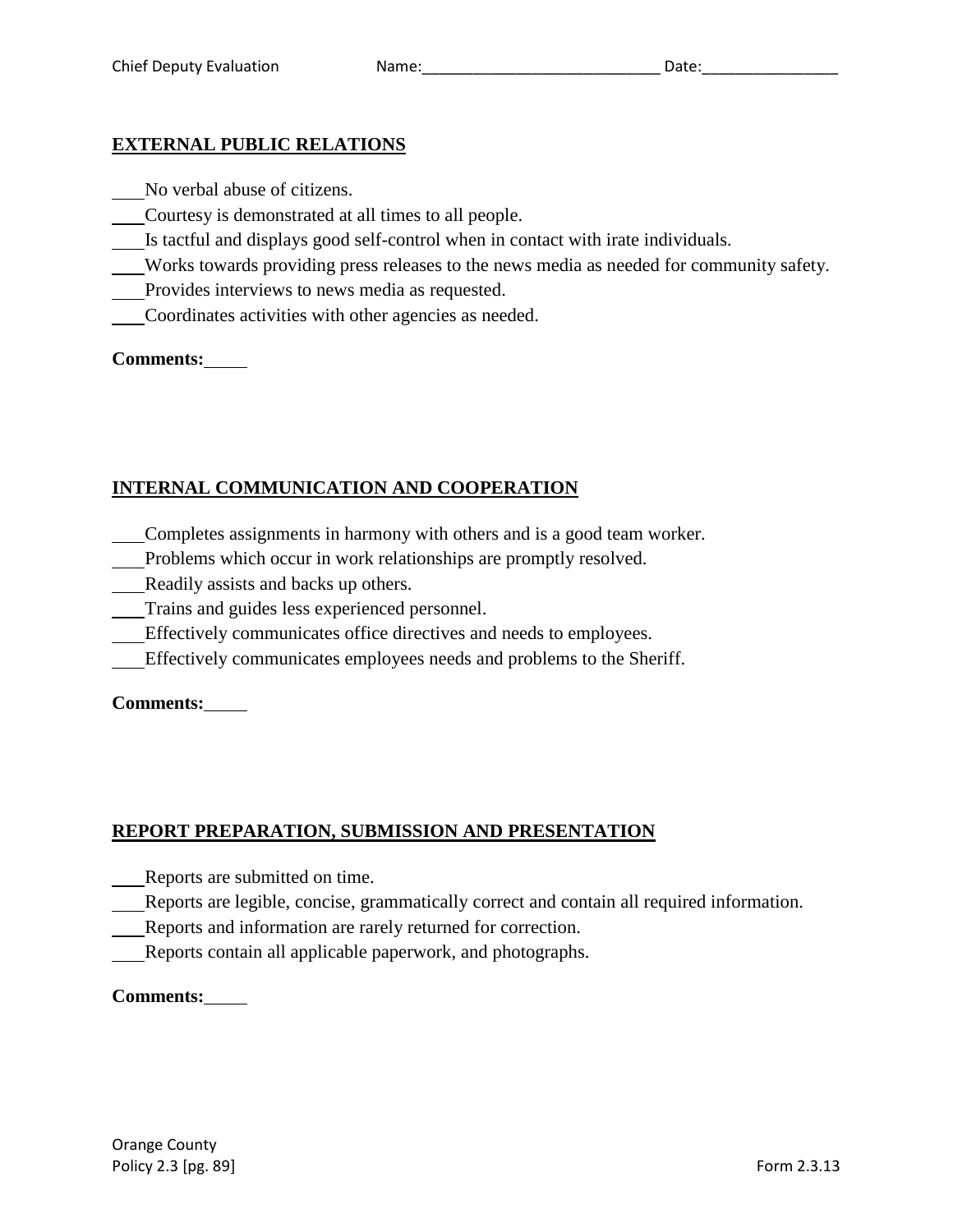## **USE, CARE AND MAINTENANCE OF EQUIPMENT**

- Vehicles are not abused through poor driving habits.
- Equipment is not lost or damaged due to carelessness.
- Specified operating and safety procedures are followed in the use and maintenance of equipment.
- Cruisers are kept clean and serviced.
- Equipment is kept clean, taken care of, and always in working condition.
- Work area is kept clean and organized.
- Wears a bullet-proof vest at all appropriate times.
- Oversees the use, care and maintenance of all office equipment.
- Plans include the utilization of maintenance contracts to effectively keep office equipment in a usable condition when cost effective.

**Comments:**

## **CONFORMANCE TO DIRECTION AND DIRECTIVES**

- Instructions are followed and assignments completed on schedule.
- Unassigned time is effectively utilized.
- Special attention is directed to high accident or crime areas.
- Work does not have to be closely supervised.
- Organizational ability and ability to multitask.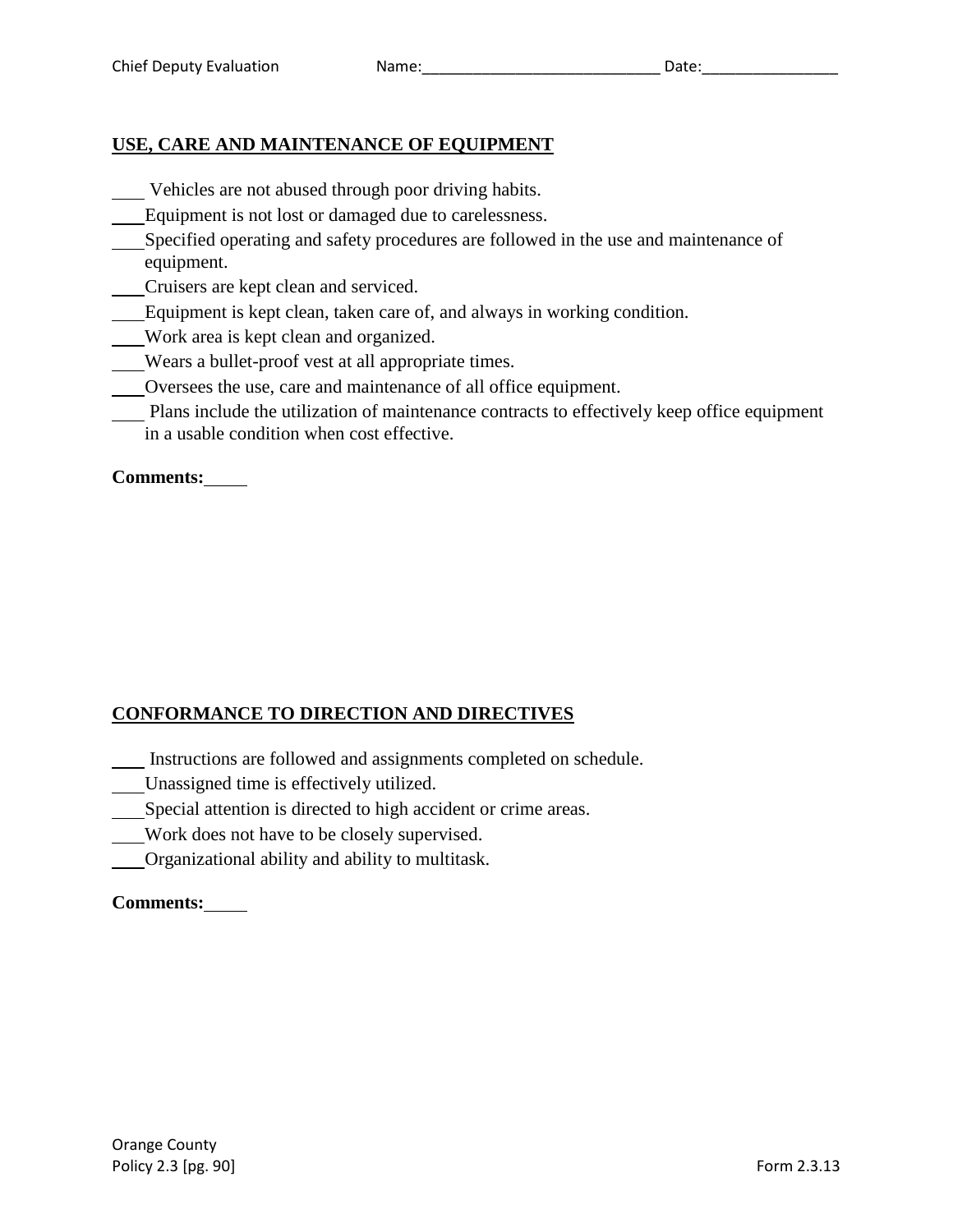## **COMPLIANCE TO POLICIES, PROCEDURES AND REGULATIONS**

- Sheriff's Office policies, general orders, procedures, etc., are followed as prescribed or exceptions are approved by the Sheriff.
- Sick leave is not abused.
- Leave time is used only as authorized or specified.
- Insures that all leave is used for the benefit of the employee while maintaining effective manpower numbers.

#### **Comments:**

## **PHYSICAL CONDITION AND APPEARANCE**

- Uniform and equipment are well kept and pride is taken in appearance.
- All physical standards prescribed by the department are met.
- Corrective measures recommended by physician or other designated health representative are followed in a timely manner.

**Comments:**

**CORE VALUES:** Assign a numeric to each box, then list examples or actions that demonstrate how the employee embodies each core value. Complete all sections.

Integrity: Employee's actions are guided by ethical and honest conduct.

Leadership: Employee is an example to others.

Service: Employee is responsive and service-oriented to meet customer needs.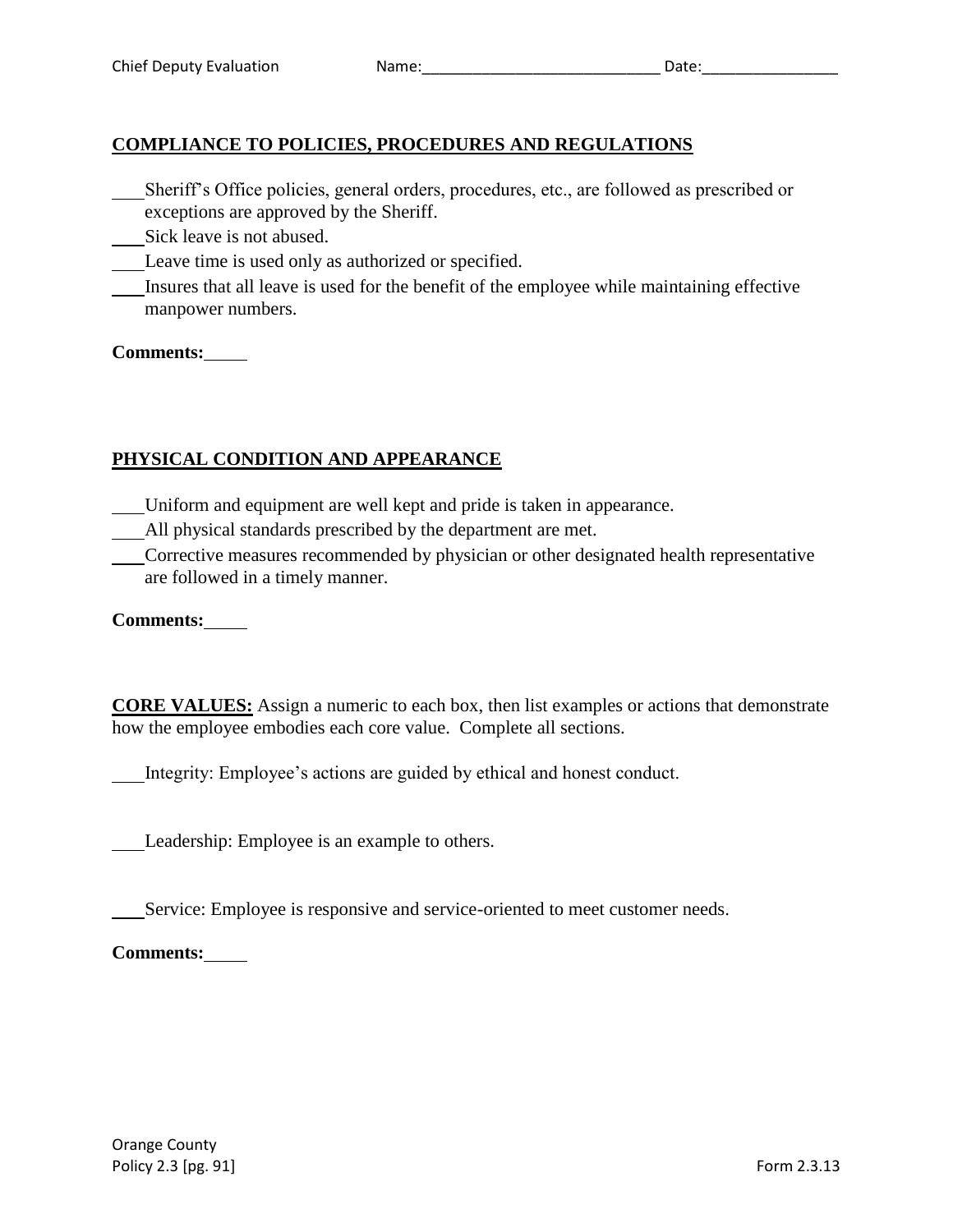#### **County Policy**

- Is well versed in applicable county policies, knows where to find the most updated policy
- Follows all applicable county policies
- Makes appropriate inquiries as to the meaning or directives included in county policy before acting.
- Completes all county policy required forms and documents in a timely matter.
- Works closely with county officials in updating and improving county policy if necessary.

**Comments:** 

#### **CALCULATION OF RATING**

- **A. TOTAL SCORES**
- **B. NUMBER OF CATEGORIES**
- **C. RATING DETERMINATION (A/B)**

#### **PERFORMANCE RATING**

4.5-5.00 and no ratings below satisfactory –Exceptional 3.5-4.49 and no ratings below satisfactory – Above Satisfactory 2.5-3.49 and no unsatisfactory ratings – Satisfactory 1.5-2.49 – Below Satisfactory  $0.0 - 1.49$  – Unsatisfactory

#### **Development and growth potential:**

Include comments on employee's major strengths, accomplishments made during this review period and development achieved since the last performance evaluation.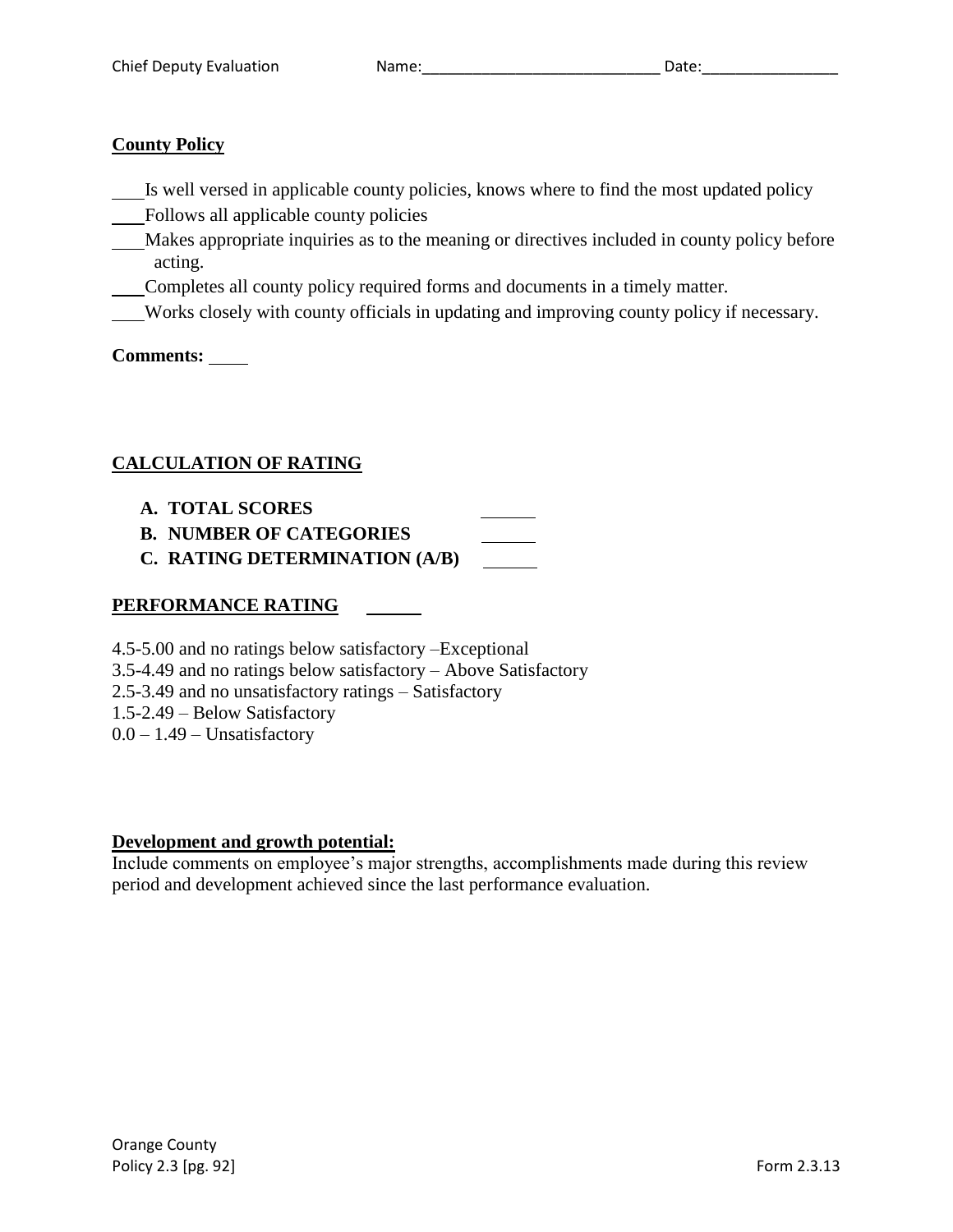#### **Completed goals and objectives:**

Review the results of goals and objectives completed within this performance cycle.

#### **New goals and objectives:**

List the objectives to be accomplished within the next performance cycle. Arrange in order of priority.

**Additional comments by rating official:**

**Comments by rated employee:**